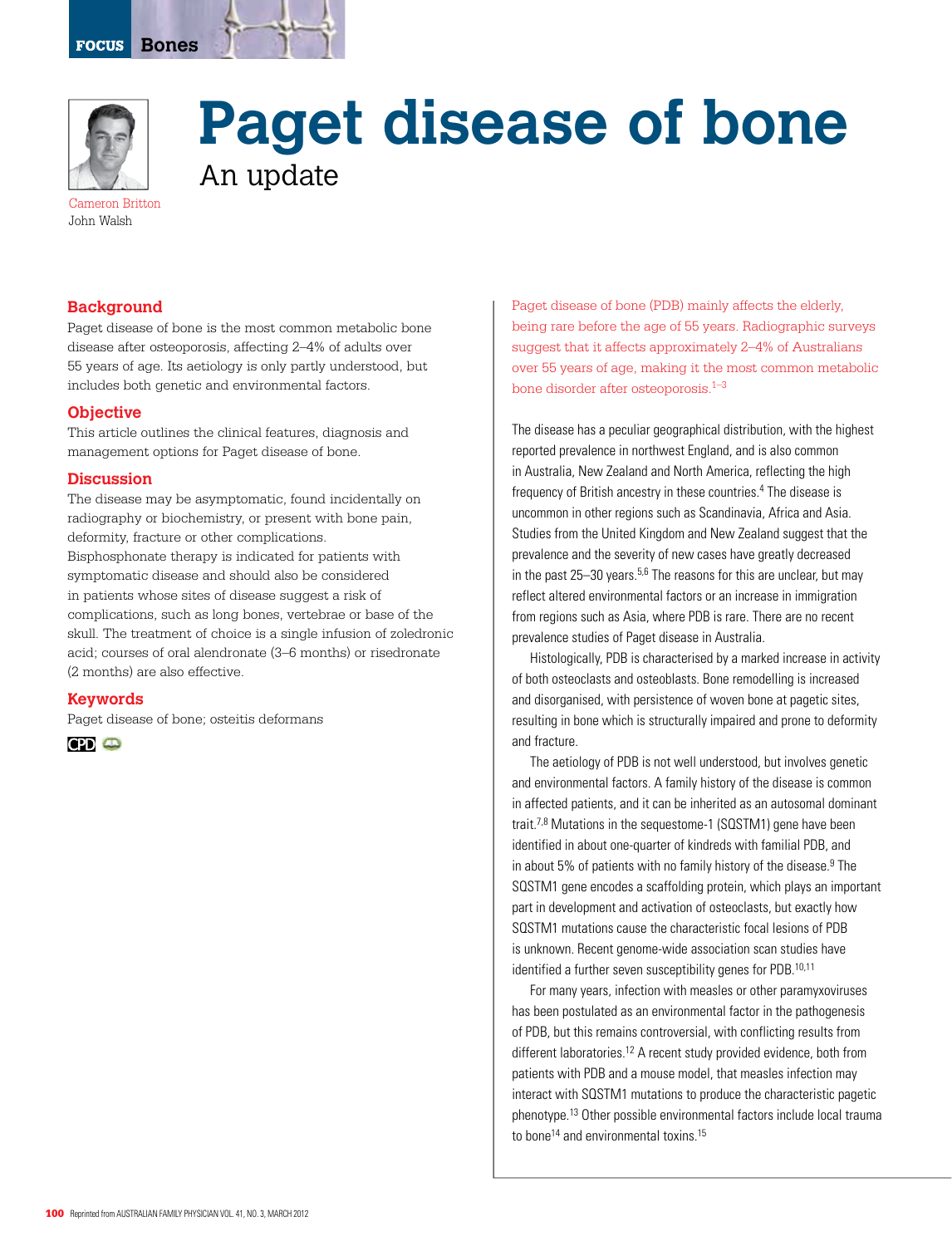

# **Diagnosis**

## **Clinical features**

The classic presentation of Paget disease (as described by Sir James Paget in 1877) as a painful, deforming disease is now uncommon. Nowadays, PDB is detected most frequently as an incidental finding on radiographs or on biochemistry (as raised alkaline phosphatase activity). Most commonly, the disease involves the axial skeleton, particularly the pelvis, lumbosacral spine, skull, femur or tibia, but any bone may be affected, and the disease may be localised to one or a few bones or widespread. The clinical presentation of PDB is summarised in Table 1 and appropriate investigations are shown in Table 2.

Pagetic bone pain occurs in a minority of patients. In some cases this is constant, present at rest and poorly localised, with a dull, boring character, whereas other patients have localised, mechanical pain, worse on weight bearing, arising from microfractures or localised lytic lesions. Paget disease of the bone adjacent to a joint can cause a secondary osteoarthritis. Deformity, such as bowing of the femur or tibia, may be asymptomatic or associated with mechanical pain in the affected limb or the contralateral side, arising from secondary gait problems. Neurological complications are uncommon, but include deafness, which may be conductive, sensorineural or mixed. Malignant transformation of pagetic bone to osteosarcoma is rare, with a lifetime risk of less than 1%.

# **Diagnostic imaging**

Paget disease of the bone is diagnosed radiologically. Early in the course of the disease, lytic activity predominates, causing focal osteolytic lesions (osteoporosis circumscripta) or flame shaped, advancing lytic wedges in the long bones (*Figure 1*). Subsequently, areas of sclerosis develop, leading to the characteristic appearances

### Table 1. Clinical presentation of Paget disease of bone

- Incidental finding on radiology or biochemistry
- Bone pain
- Arthopathy
- Deformity
- Fracture
- Deafness
- Neurological complications
- Osteosarcoma

#### Table 2. Investigation of Paget disease of bone

- Plasma alkaline phosphatase
- Liver function tests
- Vitamin D levels
- Isotope bone scan
- 

of mixed lytic and sclerotic areas, thickened trabeculae, bone expansion, cortical thickening and deformity. Isotope bone scanning is more sensitive than plain radiology in detecting pagetic lesions, and is indicated in most newly diagnosed patients to determine the distribution of the disease. This allows the identification of involved bones with the potential for complications, such as the base of the skull, spine and long bones. Plain radiographs of abnormal bones as identified on the bone scan should then be performed to confirm the diagnosis and to assess severity and risk of local complications. The radiological appearances are usually characteristic, but occasionally a differential diagnosis of sclerotic or lytic metastases needs to be considered. In these cases, computerised tomography (CT) or magnetic resonance imaging (MRI) is generally diagnostic; bone biopsy is rarely required.

# **Biochemistry**

Plasma total alkaline phosphatase activity (ALP) is the most clinically useful indicator of disease activity in PDB. It is elevated in most untreated patients,<sup>16</sup> but may be within the reference range in patients with monostotic or limited disease. Increased ALP activity is also seen in liver disease and occasionally from other sources, and in such cases ALP isoenzymes and bone resorption markers such as urine N-telopeptide are helpful in assessing pagetic activity. Serum 25-hydroxyvitamin D should be measured for two reasons: because osteomalacia may also present with bone pain and a raised alkaline phosphatase level, and because vitamin D deficiency should be corrected before bisphosphonate therapy to avoid the risk of hypocalcaemia.

# **Treatment**

Simple analgesics and nonsteroidal anti-inflammatory drugs are helpful in managing symptomatic PDB, but the mainstay of treatment is bisphosphonate therapy. Bisphosphonates have been demonstrated to reduce bone turnover, improve bone pain, promote healing of osteolytic lesions and improve quality of life in patients with PDB.<sup>17,18</sup> Whether bisphosphonate treatment prevents long term complications of the disease is unknown.

Not all patients with PDB require bisphosphonate treatment.



• Radiography of affected bones Figure 1. Radiological features of Paget disease of bone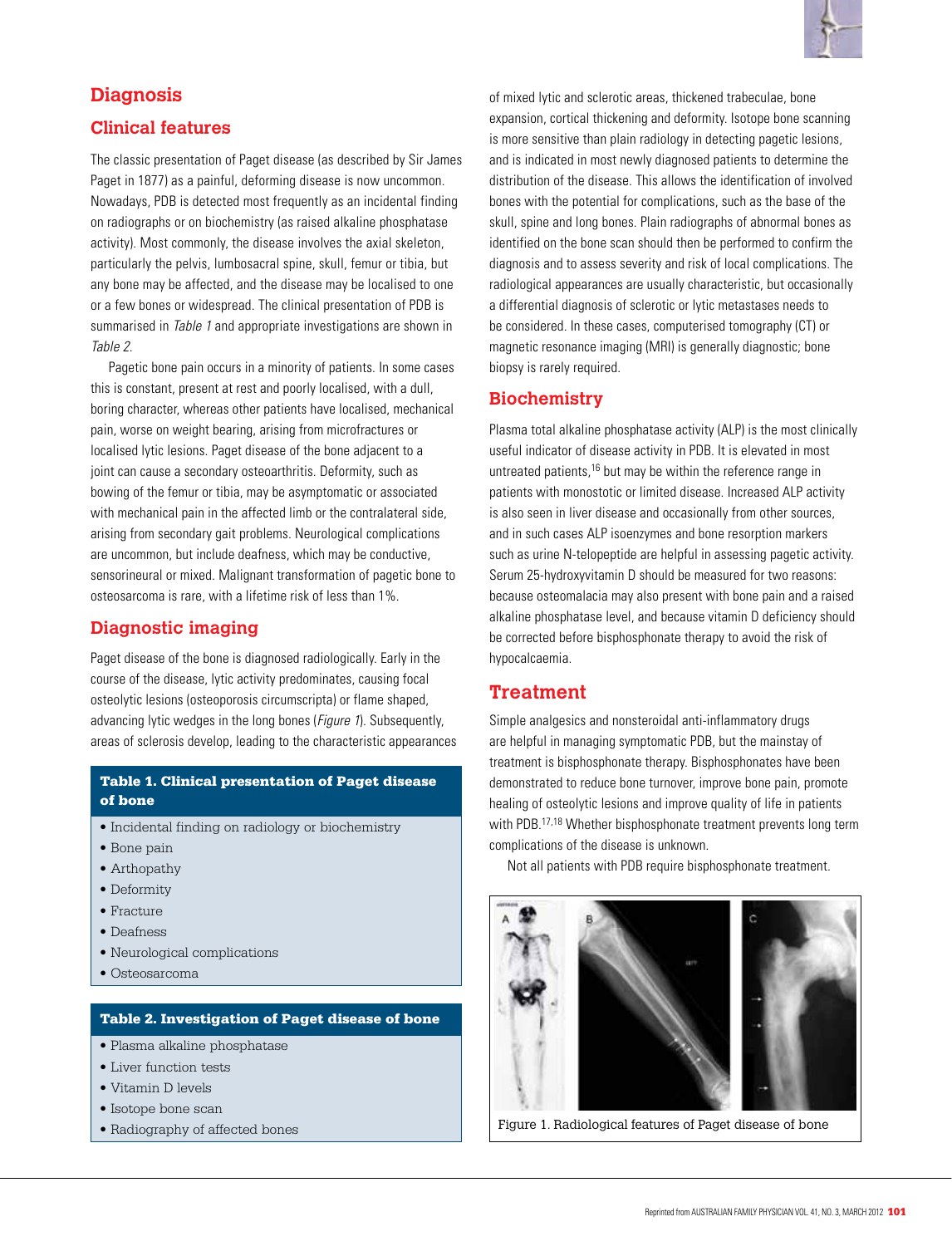

FOCUS **Paget disease of bone – an update**

Those with symptomatic disease should be treated, as there is good evidence that this responds to bisphosphonate therapy,<sup>19</sup> and this is subsidised by the Australian Pharmaceutical Benefits Scheme (PBS). In some patients, it can be difficult to determine whether pain is arising from PDB or from coexisting conditions such as osteoarthritis. In such cases, a trial of therapy is reasonable if the pain localises to an area of pagetic involvement. A strong case can also be made for the treatment of asymptomatic patients in whom the location of disease (such as long bones, vertebrae or base of skull) puts them at risk of future complications. In addition, it may be reasonable to treat asymptomatic younger patients with involvement of articular surfaces (such as the hip joint) with the aim of preventing secondary arthritis. Pre-operative treatment with bisphosphonates is recommended for patients undergoing elective surgery (such as joint replacement) to bones with metabolically active Paget disease to reduce perioperative bleeding.20 Indications for treatment and recommended drug therapies are listed in Table 3.

The treatments of choice for PDB are oral alendronate, oral risedronate and intravenous zoledronic acid.21 Intravenous pamidronate has been largely superceded by zoledronic acid, and other drugs such as etidronate, tiludronate and calcitonin are largely obsolete.

A key clinical trial demonstrated superiority of a single infusion of intravenous zoledronic acid over a 2 month course of oral risedronate22–24 with normalisation of ALP in 89% and 58% of patients respectively, and greater improvements in pain and quality of life in the zoledronic acid group. Patients in this trial who achieved remission have been followed up for 6.5 years; relapse has occurred in 0.7% of patients treated with zoledronic acid compared with 20% for risedronate.<sup>22–24</sup> Intravenous zoledronic acid is therefore probably the treatment of choice, although risedronate and alendronate remain good options for patients who prefer oral therapy, or if facilities for intravenous treatment are not available. When treating PDB, oral bisphosphonates are given at high dose for several months and stopped when remission is achieved; treatment should not be continued long term.

### Table 3. Indications for treatment of Paget disease of bone and recommended drug therapies

#### **Indications**

- Pain in pagetic bones
- Neurological complications
- Significant osteolytic lesions
- Involvement of long bones, vertebrae or base of skull
- Before surgery involving pagetic bones
- Significant joint involvement (eg. hip joint)

#### **Recommended drugs**

Zoledronic acid: 5 mg single dose, given IV over at least 15 minutes

Alendronate: 40 mg daily, given orally for 3–6 months Risedronate: 30 mg daily, given orally for 2 months

A common side effect of intravenous bisphosphonate treatment is a transient flu-like illness, occurring in one in 4 patients. Serious side effects are rare, but include acute renal failure and uveitis, and a history of uveitis is a contraindication. Oral bisphosphonates are generally well tolerated, but must be taken on an empty stomach, half an hour before food, and separately from other medications. They can cause dyspepsia and occasionally oesophageal ulceration.

The response to treatment should be monitored by measuring plasma alkaline phosphatase activity periodically (every 3–6 months) until it normalises, and then annually after stopping treatment. Relapse is common, often occurring many years after initial treatment, in which case further therapy should be offered. Relapse is usually apparent from an increase in alkaline phosphatase activity, but clinical relapse (recurrent pain) and radiological relapse (recurrence or progression of osteolytic lesions) can precede biochemical relapse. Bisphosphonate-induced osteonecrosis of the jaw is extremely rare when treating PDB, with an estimated risk of between one in 10 000 and one in 100 000.25

Nonpharmacological treatments should not be neglected. For example, patients with deformity resulting in leg shortening may benefit from shoe raises or orthotics to assist with pain relief and gait difficulties.

## **Summary**

Paget disease is a common, treatable disorder affecting older Australians. Recent advances in therapy make long term remission a realistic goal in these patients.

#### **Authors**

Cameron Britton MBBS, BMedSc, is an endocrinology registrar, Department of Endocrinology and Diabetes, Sir Charles Gairdner Hospital, Perth, Western Australia. cameron.britton@health.wa.gov.au John Walsh MBBS, FRACP, PhD, is consultant endocrinologist, Department of Endocrinology and Diabetes, Sir Charles Gairdner Hospital, Perth and Clinical Associate Professor, School of Medicine and Pharmacology, University of Western Australia, Perth, Western Australia.

Conflict of interest: John Walsh was a clinical investigator in two clinical trials of zoledronic acid for Paget disease.

#### **References**

- 1. Gardner M, Guyer P, Barker D. Radiological prevalence of Paget's disease of bone in British migrants to Australia. BMJ 1978;1:1655–7.
- 2. Cooper C, Harvey NC, Dennison EM, van Staa TP. Update on the epidemiology of Paget's disease of bone. J Bone Miner Res 2006;21(Suppl 2):P3–8.
- 3. Walsh J. Paget's disease of bone. Med J Aust 2004;181:262–5.
- 4. Cooper C, Dennison E, Schafheutle K, Kellingray S, Guyer P, Barker D. Epidemiology of Paget's disease of bone. Bone 1999;24:3S–5S.
- 5. Cooper C, Schafheutle K, Dennison E, Kellingray S, Guyer P, Barker D. The epidemiology of Paget's disease in Britain: is the prevalence decreasing? J Bone Miner Res 1999;14:192–7.
- 6. Doyle T, Gunn J, Anderson G, Gill M, Cundy T. Paget's disease in New Zealand: evidence for declining prevalence. Bone 2002;31:616–9.
- 7. Siris E, Ottman R, Flaster E, Doyle T. Familial aggregation of Paget's disease of bone. J Bone Miner Res 1991;6:495–500.
- 8. Seton M, Choi H, Hansen M, Sebaldt R, Cooper C. Analysis of environmental factors in familial versus sporadic Paget's disease of bone – the